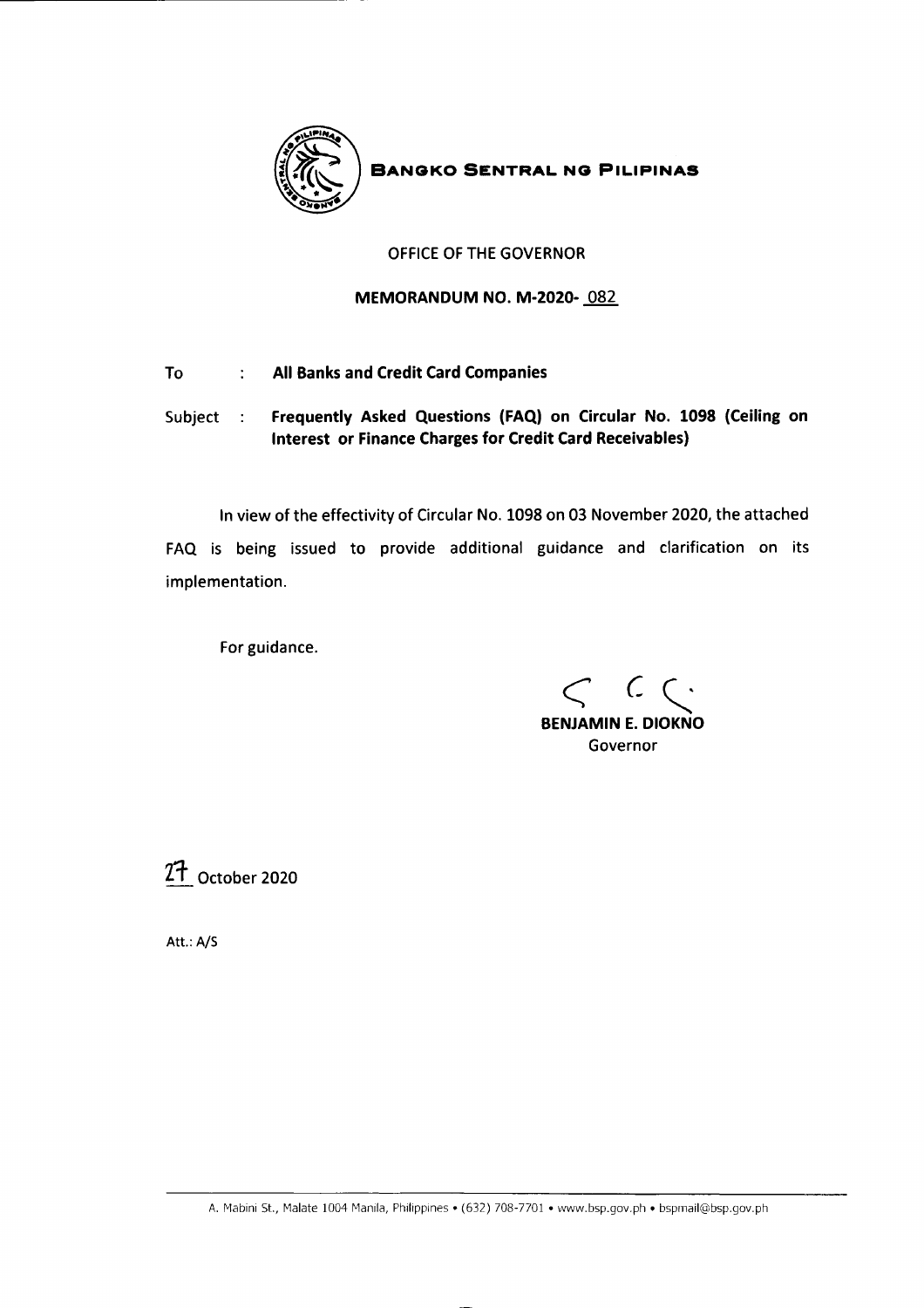Frequently Asked Questions (FAQs) on the Ceiling on Credit Card Interest, Finance Charges and Fees

## CEILING ON INTEREST, FINANCE CHARGES AND FEES ON CREDIT CARD TRANSACTIONS

1. What is the interest rate ceiling on credit card loans?

Credit card companies may charge interest or finance charge up to a maximum of 24 percent annually or a monthly interest rate of up to 2 percent on all credit card transactions.

This means that the interest or finance charge which shall be imposed by <sup>a</sup> bank/credit card issuer on the unpaid outstanding credit card balance of <sup>a</sup> cardholder as of 03 November 2020 and periods thereafter should not exceed 2 percent per month, unless otherwise revised by the BSP.

A separate ceiling is also imposed on the interest that is charged for credit card installment loans. The monthly add-on rate which is used to derive interest on credit card installment loans should not exceed 1 percent per month.

What are credit cord installment loans? 2.

> Credit card installment loans are credit card availments that are payable under an installment arrangement.

What is the monthly add-on rate? 3.

> The monthly add-on rate is the interest rate that is charged to cardholders who avail of credit card installment loans. The monthly amortizations which cardholders commit to pay over the term of the installment loan include a principal and an interest component. The interest component of the monthly amortization is derived based on the monthly add-on rate. lt is this monthly add-on rate which should not exceed 1 percent per month.

> The monthly add-on rate only applies to credit card installment loans and is different from the monthly interest rate or finance charge which is imposed on unpaid outstanding credit card balance.

#### What are finance charges? 4.

Finance charges refer to the interest charged to the cardholder on all credit card transactions in accordance with the terms and conditions specified in the contract/agreement on the use of the credit card.

What comprises a cordholder's unpaid outstanding credit card balance? 5.

The unpaid outstanding credit card balance of a cardholder refers to amounts of the following transactions that remain unpaid on the payment due date: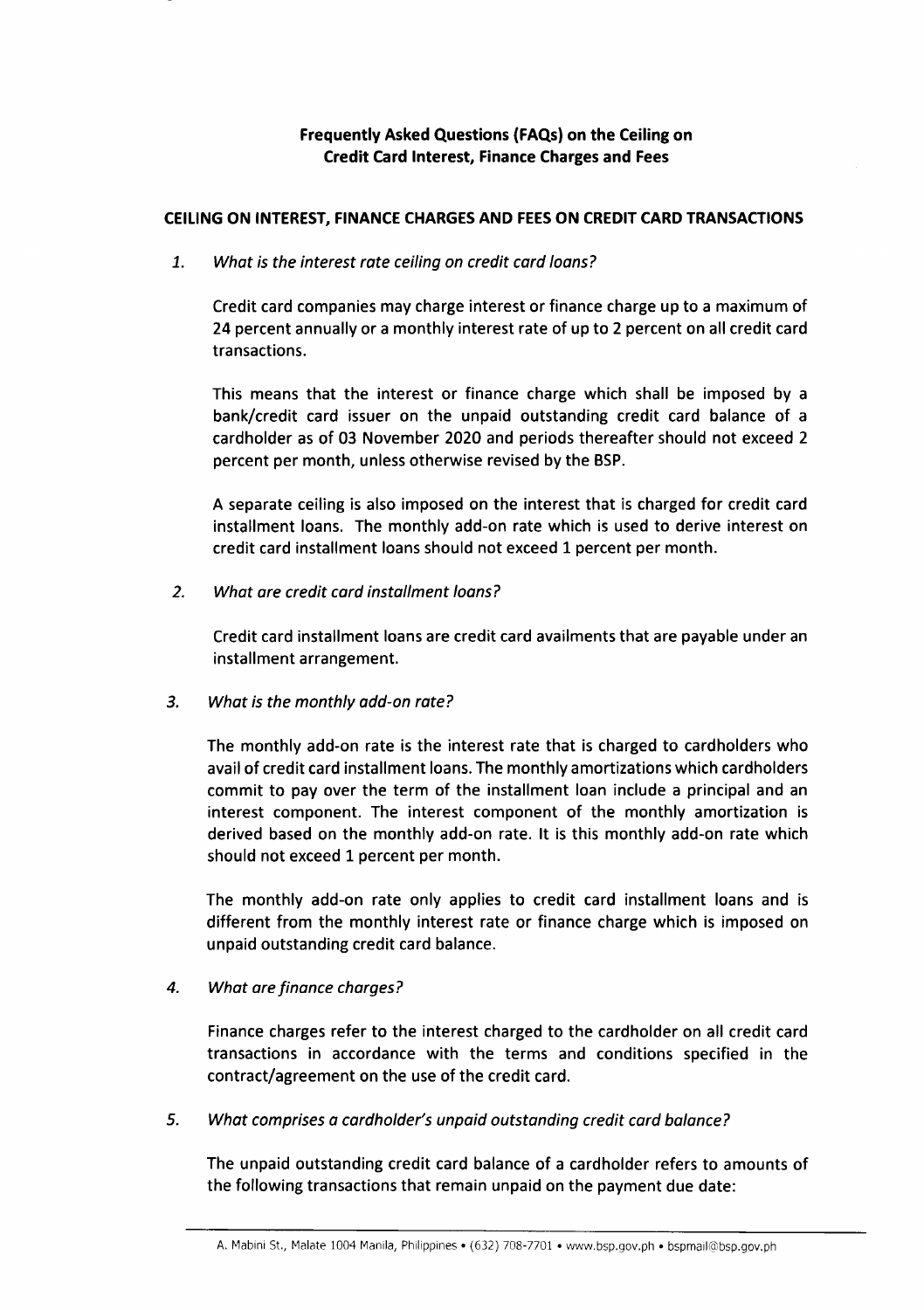- a. Purchases made during the previous credit card statement cycle,
- b. Credit card cash advances or monthly installment of credit card cash advances in case the same is payable in installments,
- c. Monthly installment payments that are due as of the statement cut-off date, and
- d. Interest, finance charges or other fees and charges.
- 6. When does a cardholder incur an unpaid outstanding credit card balance?

An unpaid outstanding credit card balance occurs if a cardholder pays less than or does not pay on or before the payment due date, the outstanding credit card balance as of the statement date stated in his/her statement of account.

7. Will a credit card holder who pays the minimum amount due still be subject to interest or finance charges?

Yes. Interest or finance charges will be imposed on the unpaid outstanding credit card balance of the cardholder.

Banks/Credit card issuers require a cardholder to pay a minimum amount on each statement date to avoid the imposition of late payment charges and keep the account from being considered as in default.

The minimum amount due is normally the sum of the following:

- a. outstanding balance multiplied by the required payment percentage, or <sup>a</sup> fixed amount, whichever is higher,
- b. any amount which is part of any fixed monthly installment that is charged to the credit card,
- c. any amount in excess of the cardholder's credit line, and
- d. all past due amounts, if any.
- 8. Are other credit card fees and charges subject to a cap, too?

Only the upfront processing fees charged upon availment of credit card cash advances is subject to a cap of P200 per transaction. No other upfront fees may be imposed or collected upon the availment of credit card cash advances apart from this processing fee.

9. Does the interest rate ceiling and cap on the processing fees for credit card cash advonces cover domestic and foreign transactions on locally issued credit cords?

Yes. The interest rate ceiling and the cap on the processing fees that are charged upon availment of credit card cash advances provided under Circular No. L098 apply to both domestic and foreign transactions charged on credit cards issued by banks/credit card issuers.

70. Why did the BSP impose an interest rate ceiling on credit card transactions?

The imposition of a ceiling on interest or finance charges on all credit card transactions is pursuant to the BSP' supervisory authority over banks/credit card issuers under the Philippine Credit Card lndustry Regulation Law. The provisions of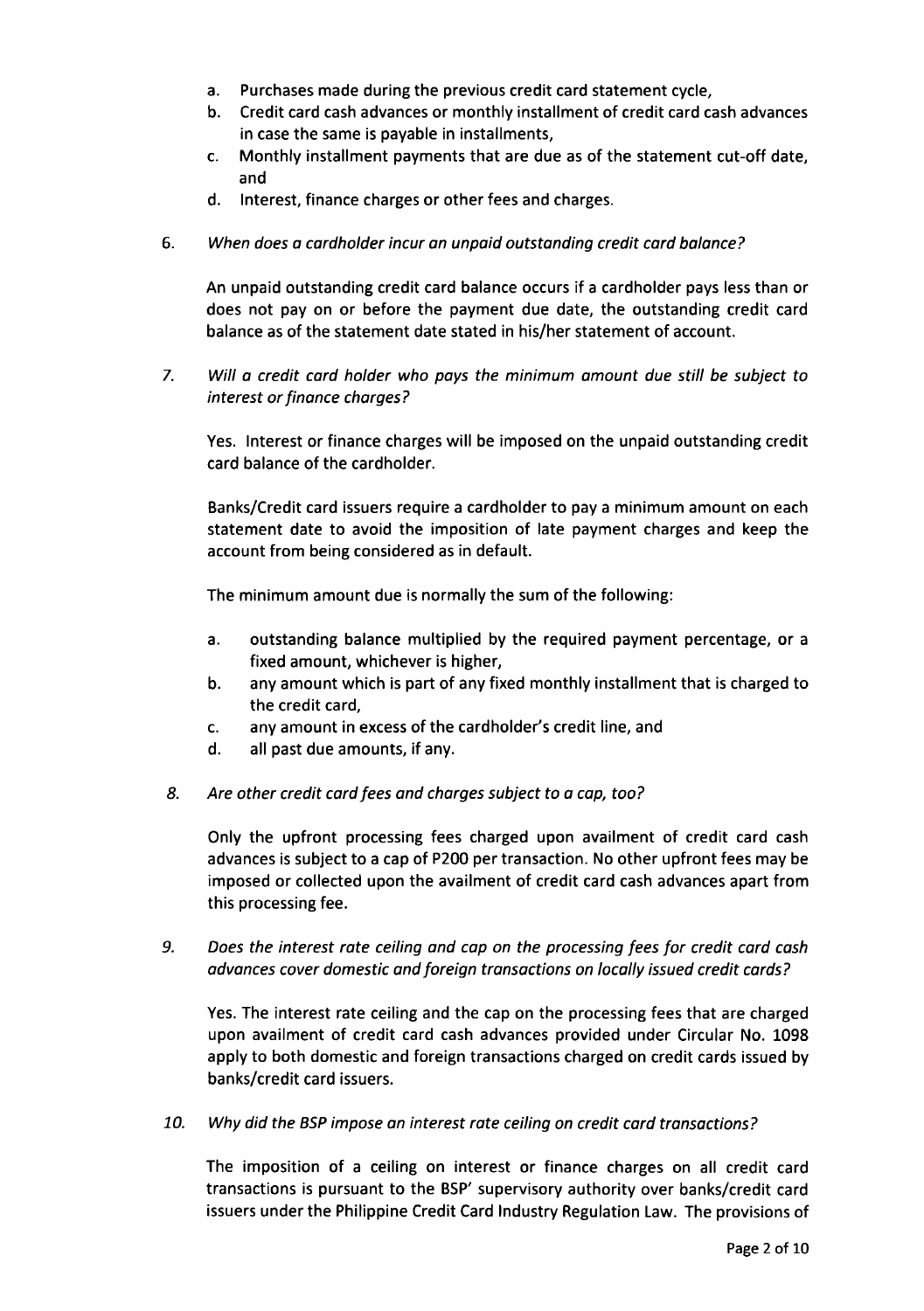the Philippine Credit Card Industry Regulation Law explicitly provide that the BSP's supervisory authority includes the determination of the reasonableness of fees and charges for credit card transactions and the issuance of regulations on the same.

Based on the BSP's assessment, the credit card interest or finance charges in the Philippines are relatively high compared with our ASEAN neighbors. Similar to the Philippines, two ASEAN countries, Malaysia and Thailand, have an existing interest rate ceiling on credit card loans. Banks/Credit card issuers in the Philippines, however, have been noted to adjust the interest rates or finance charges imposed on credit card transactions during the onset of the pandemic in the first half of 2020.

The setting of the ceiling on interest or finance charges also promotes responsible credit card lending in the country. lt is in accordance with the core principle of fair treatment which all BSP-supervised financial institutions are expected to observe in dealing with financial consumers, especially under current exceptional circumstances.

The ceiling on interest or finance charges aims to ease the financial burden of consumers, including micro-, small- and medium business enterprises amid a challenging operating environment caused by the COVID-19 pandemic.

The policy forms part of the BSP's regulatory framework governing credit card transactions. Under the BSP's guidelines, banks/credit card issuers are subject to standards of good governance, adequate risk management, and strong consumer protection mechanisms.

# 71. How did the BSP arrive at an interest rote ceiling of 24 percent?

The determination of an interest rate ceiling is based on a study which examined the presence of risk-based pricing<sup>4</sup> in credit card receivables. The results of the study were complemented by an analysis of the behavior of bank lending rates, including interest rates on credit card receivables, review of practices in other jurisdictions as well as consultations with the banking and credit card industry.

The maximum annual interest rate or finance charge of 24 percent or monthly interest rate of 2 percent for credit card transactions as well as the maximum monthly add-on rate of 1 percent for credit card installment loans generally approximate the interest or finance charges currently imposed by the industry. As of 30 June 2020, the average annual interest rate or finance charge imposed by banks on credit card transactions ranged between 18.9 percent and 32.8 percent, based on information obtained from the Credit Card Business Activity Report of banks/credit card issuers.

The ceiling on interest rate is also in keeping with the country's current low interest rate environment. The interest rate on the BSP's overnight reverse repurchase (RRP) facility, which is a benchmark for cost of borrowing for banks, has declined since 2019 and settled at 2.25 percent in October 2020.

At portfolio level.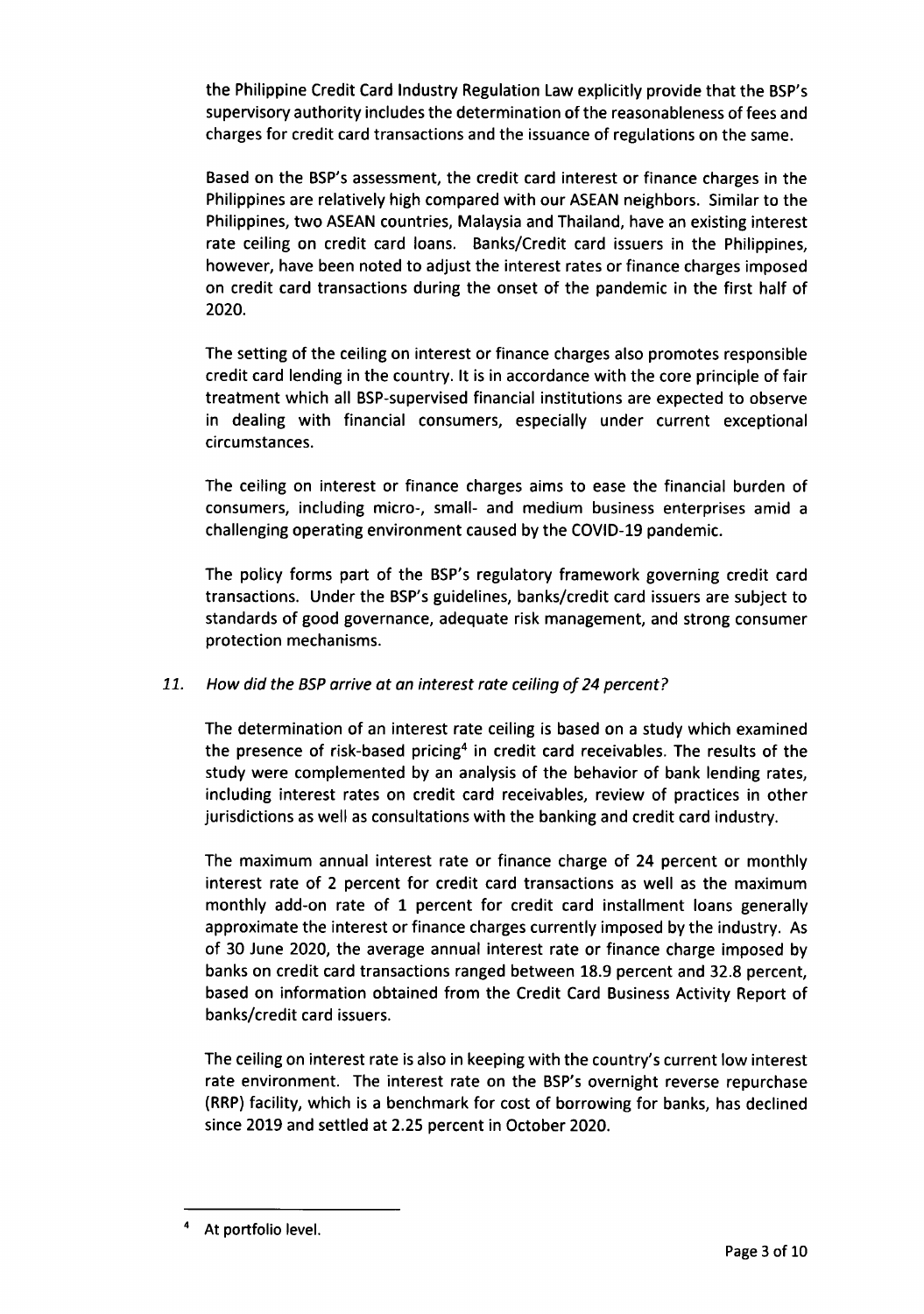In view of the foregoing, the BSP has determined that there is room to adjust credit card interest rates or finance charges to keep this in line with current operating developments. Going forward, this interest rate ceiling of 24 percent will be reviewed regularly by the BSP.

# APPLICATION OF THE CEILIN6 ON INTEREST RATES, FINANCE CHARGES AND FEES

12. When is the ceiling on interest rates, finance charges and fees effective?

The ceiling on interest rates, finance charges and fees will take effect on 03 November 2020.

This means that unpaid outstanding credit card balance of card holders as of 3 November 2O2O and, periods thereafter, shall be charged interest rate of up to 2 percent per month, unless otherwise revised by the BSP.

Meanwhile, the ceiling on the monthly add-on rate for credit card installment loans of up to 1 percent shall only apply to credit card installment loans that are availed on or after 3 November 2O2O, unless otherwise revised by the BSP.

The cap on the processing fees that are imposed on the grant of credit card cash advances of up to P200 shall only apply to credit card cash advances that are availed on or after 3 November 2O2O, unless otherwise revised by the BSP.

13. Are my existing credit card installment loans covered by the ceiling on the monthly add-on rate of 1 percent?

No. Only credit card installment loans that are availed on or after 03 November 2020 shall be subject to the 1 percent ceiling on the monthly add-on rate, unless otherwise revised by the BSP.

14. What is the basis for the computotion of interest or finance charges?

Interest or finance charges may be imposed on the unpaid outstanding credit card balance as of statement cut-off date excluding:

- a. the current billing cycle's purchase transactions reckoned from the previous cycle's statement cut-off date; and
- b. deferred payments under zero-interest installment arrangements which are not yet due.

For credit card cash advances, a cardholder may be charged cash advance processing fees and interest/finance charge on the date that the cash is obtained, subject to terms and conditions under the credit card contract/agreement.

For a loan where the principal is payable in installments, interest per installment period shall be calculated based on the outstanding balance of the loan at the beginning of each installment period.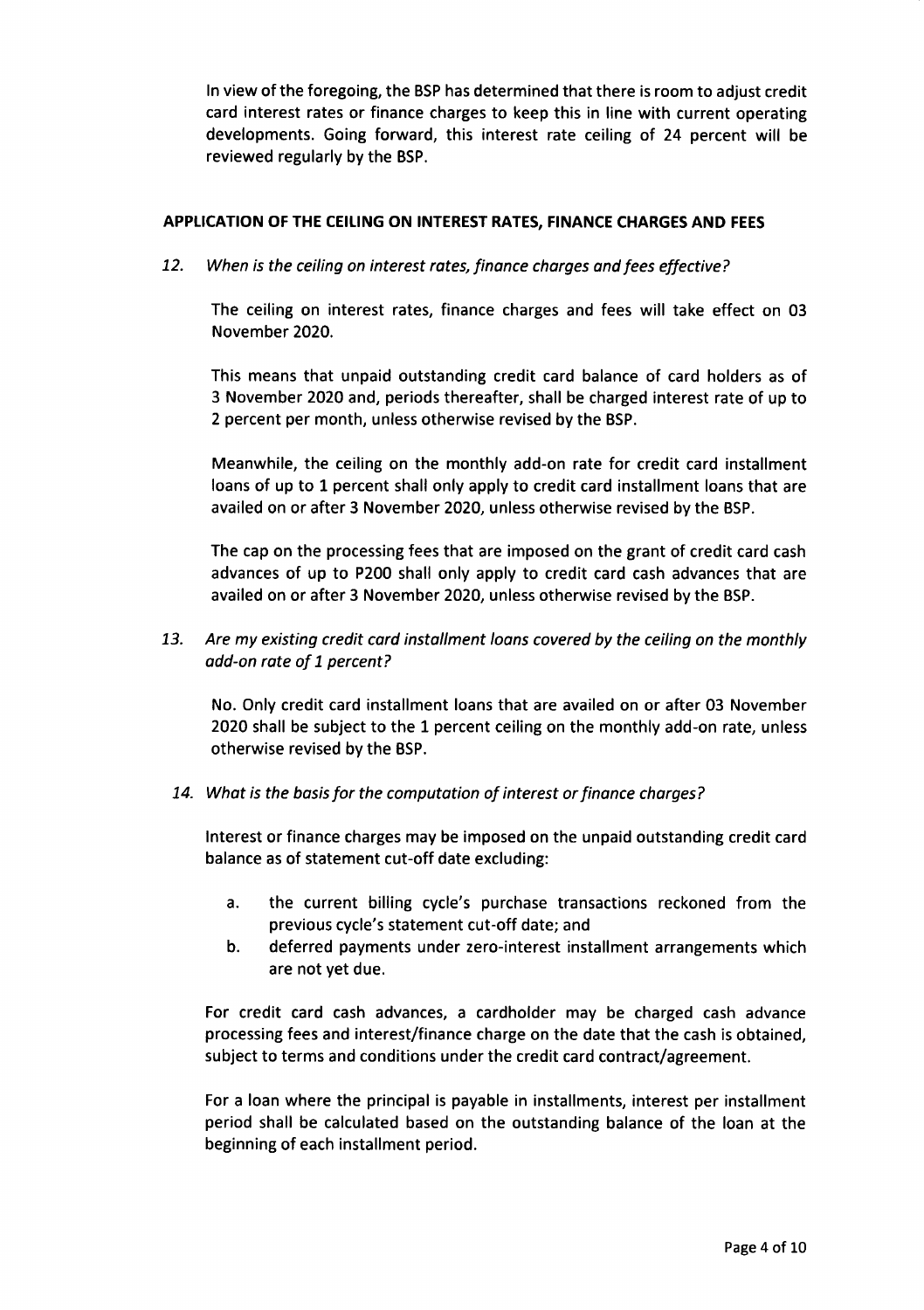15. For how long will the ceiling on credit card interest rates, finance charges and fees be in effect?

The ceiling on credit card interest rates, finance charges and fees is subject to review by the BSP every six (6) months. Adjustments or changes, if any, to this ceiling will be made as a result of the six-month review.

76. Do I need to request for repricing of my outstanding loans with my credit card company to be entitled to the ceiling on interest rate or finance charge?

No. The ceiling on credit card interest rate or finance charges and processing fees will automatically take effect on 3 November 2020.

17. How will the interest rate or finance charge ceiling and processing fee cap work with the Bayanihan to Recover as One Act (Bayanihan II)?

The interest rate or finance charge ceiling and processing fee cap introduced under BSP Circular No. 1098 dated 24 September 2020 are imposed independently and in addition to relief measures granted to borrowers under the Bayanihan ll and Bayanihan to Heal as One Act. Credit cardholders who availed of the grace period under the Bayanihan ll may also benefit from the ceiling provided under BSP Circular No. 1098.

#### **ILLUSTRATIVE EXAMPLES**

18. How will the 24 percent ceiling on interest rates or finance charges be implemented upon effectivity of the Circular in the example provided below?

## Bosic credit cord information:

Stotement Dote: 6 November 2020 Payment Due Date: 24 November 2020 lnterest or Finonce Charge prior to ceiling: 3.5% per month lnterest or Finance Charge effective 3 November 2020: 2% per month Daily interest is determined by dividing monthly interest rate by 30 doys

#### Credit card obligations:

Outstanding credit card obligation of P10,000 as of 31 October 2020. Minimum amount due on 24 November 2020 is P1,000. Total amount due on 24 November is P10,000.

## Credit card transactions:

Retoil purchase mode on 20 November 2020 amounting to P5,000. Cordholder paid P2,000 on 24 November 2020.

a. How much is the unpoid outstanding credit card balance that will be subject to interest or finance charges?

The unpaid outstanding credit card balance that will be subject to interest or finance charges is as follows:

From L to 23 November 2020, the unpaid outstanding credit card balance that will be charged daily interest or finance charge is P10,000.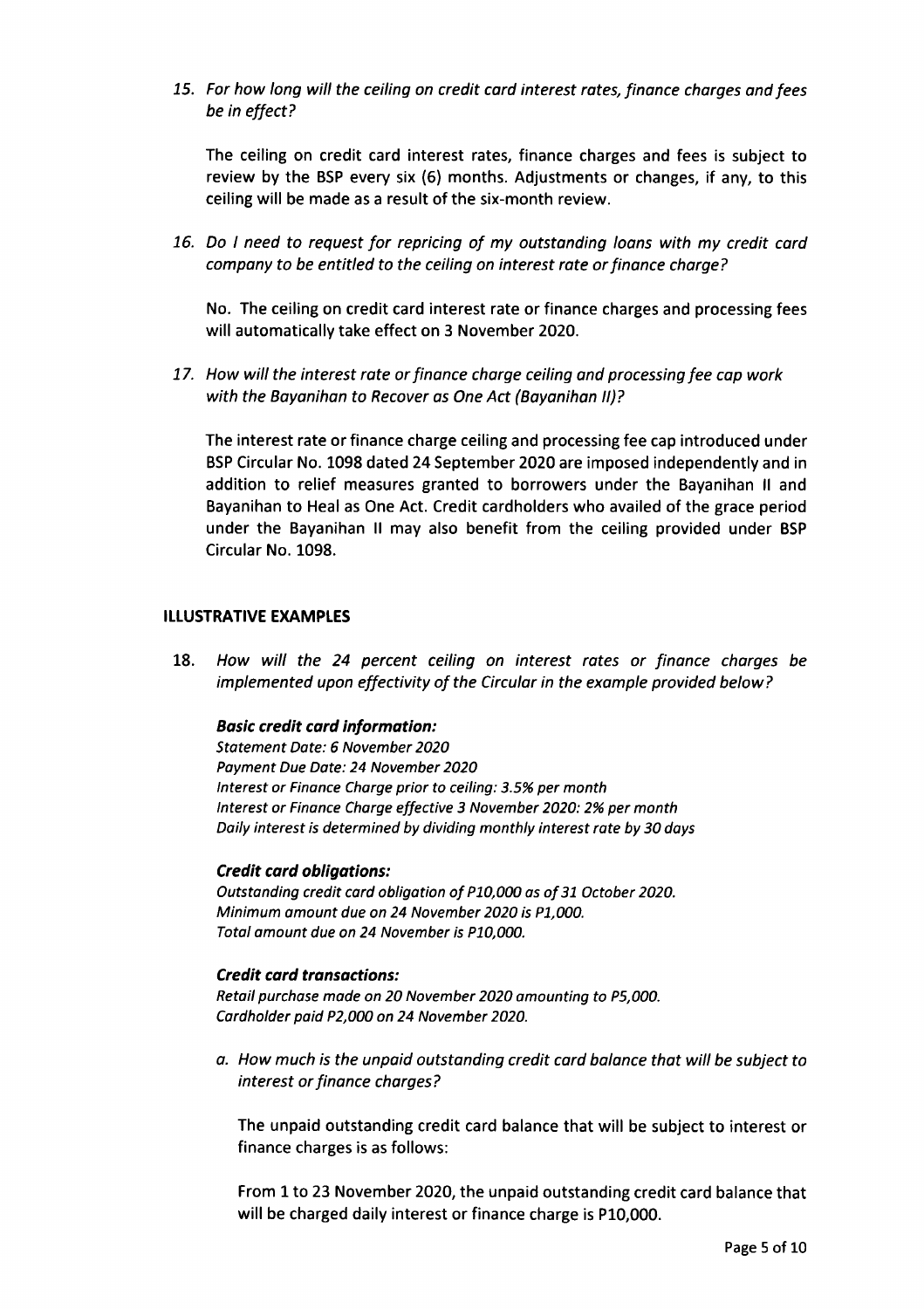From24 to 30 November, the unpaid outstanding credit card balance that will be charged daily interest or finance charge is P8,000 (P10,000 less P2,000 payment).

The retail purchase made after the statement date should not be charged interest or finance charge during the month of November 2O2O since this is <sup>a</sup> purchase that is made during the cardholder's current billing cycle.

b. How much is the maximum interest or finance charge that can be charged on the tronsaction?

ln computing for the interest or finance charge, the daily interest rate is multiplied by the unpaid outstanding credit card balance at the end of the day. The new monthly interest or finance charge upon effectivity of the Circular will be applied on the unpaid outstanding credit card balance as of 3 November 2O20, and periods thereafter, unless otherwise revised by the BSP.

In the example, the interest or finance charge on the credit card transaction will be as follows:

| Interest or finance charge for 1 to 2 November   | $= .035/30 \times 2$ days x P10,000<br>$= P$ 23.33  |
|--------------------------------------------------|-----------------------------------------------------|
| Interest or finance charge for 3 to 23 November  | $= .02/30 \times 21$ days x P10,000<br>$= P 140.00$ |
| Interest or finance charge for 24 to 30 November | $= .02/30 \times 7$ days x P8,000<br>$= P37.33$     |

Total Interest or Finance Charge from 1-30 November 2O2O = P 200.55

c. What if the cardholder chooses to poy the totol amount due of P70,000 on payment due dote? Will interest or finance charge still be chorged on the credit cord transoction?

Interest or finance charge should not be charged in this instance since the borrower paid his/her total outstanding balance as of statement date on or before the payment due date.

19. How will the 24 percent ceiling on interest rates or finance charges be implemented upon effectivity of the Circulor in the exomple provided below?

#### **Basic credit card information:**

Stotement Date: 6 November 2O2O Poyment Due Dote: 24 November 2020 lnterest or Finonce Charge prior to ceiling: 3.5% per month lnterest or Finance Charge effective 3 November 2020: 2% per month Doily interest is determined by dividing monthly interest rote by 30 days Processing Fee on the Grant of Cash Advances: P150/ovoilment

#### Credit card obligations:

Outstonding credit card obligotion of P70,000 os of 31 October 2020. Minimum omount due on 24 November 2020 is P5,000.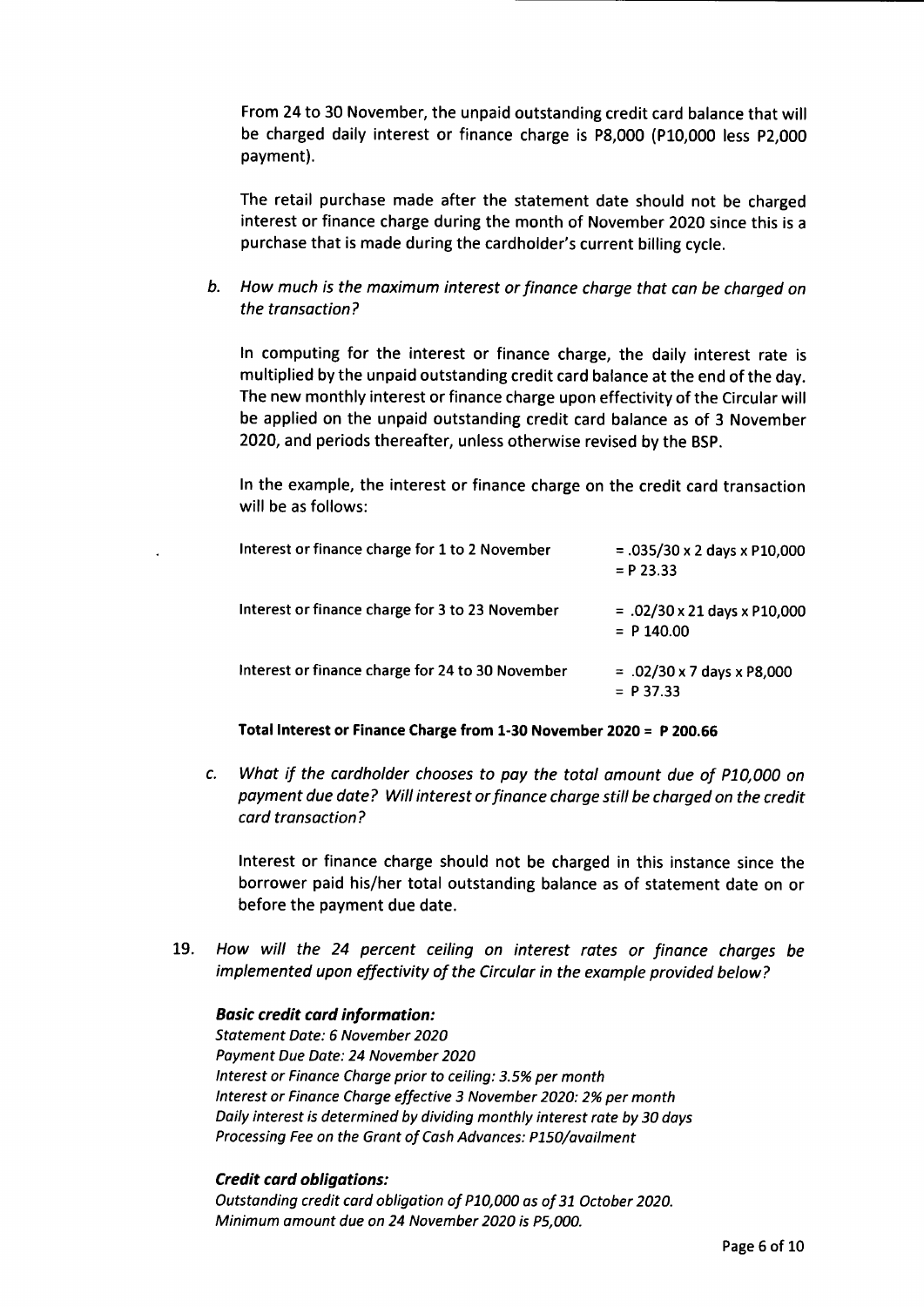Total amount due on 24 November is P25,150.

## Credit card transactions:

Credit card cash advance made on 1 November 2020 amounting to P15,000. Cardholder poid P70,000 on 24 November 2020.

a. How much is the unpaid outstanding credit card balance that will be subject to interest or finance chorges?

The unpaid outstanding credit card balance that will be subject to interest or finance charges is as follows:

From 1 to 23 November 2O2O, the unpaid outstanding credit card balance that will be charged daily interest or finance charge is P25,150 (P10,000 + P15,000 + p150).

From 24 to 30 November, the unpaid outstanding credit card balance that will be charged daily interest or finance charge is P15,150 (p25,150 less p10,000 payment).

The amount of the credit card cash advance and the processing fee will form part of the cardholder's total outstanding credit card balance as of statement due date.

b. How much is the maximum interest or finance charge that can be chorged on the transoction?

In computing for the interest or finance charge, the daily interest rate is multiplied by the unpaid outstanding credit card balance at the end of the day. The new monthly interest or finance charge upon effectivity of the Circular will be applied on the unpaid outstanding credit card balance as of 3 November 2020, and periods thereafter, unless otherwise revised by the BSp.

In the example, the interest or finance charge on the credit card transaction will be as follows:

| Interest or finance charge for 1 to 2 November   | $= .035/30 \times 2$ days x P25,150<br>$= P 58.68$  |
|--------------------------------------------------|-----------------------------------------------------|
| Interest or finance charge for 3 to 23 November  | $= .02/30 \times 21$ days x P25,150<br>$= P$ 352.10 |
| Interest or finance charge for 24 to 30 November | $= .02/30 \times 7$ days x P15,150<br>$= P$ 70.70   |

Total lnterest or Finance Charge from 1-30 November 2O2O = P 481.48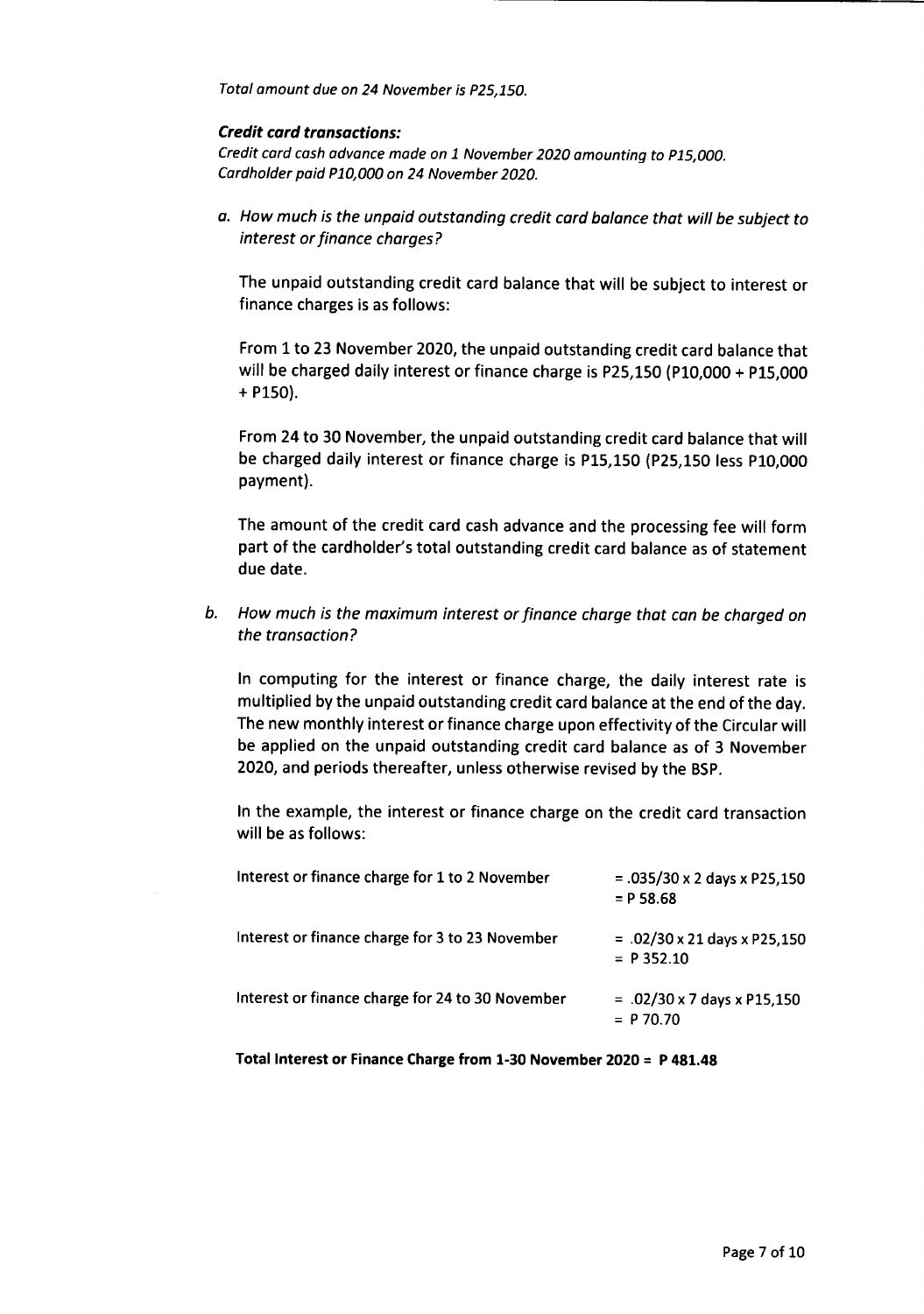20. How will the ceiling on the monthly add-on rate for credit card installment loans be implemented upon effectivity of the Circulor in the exomple provided below?

A cardholder purchases an oppliance costing P50,000 on 3 November 2020 poyabte on installment over o 72-month period. The monthly add-on rate charged by the bank/credit card issuer on the transaction is 1 percent per month.

The bank/credit card issuer requires cardholders to pay a minimum amount equivalent to 5 percent of total omount due (excluding fixed monthly instollments) plus fixed monthly amortization due on credit cord installment loans, if any.

a. How much will the card holder pay every month on his credit card installment loon?

The monthly add-on rate of L percent is the interest that is charged on the credit card installment loan.

In the example, the cardholder will be required to make monthly payments amounting to P4,667.67 which is derived by applying a factor rate of  $0.0933<sup>5</sup>$ to the financing amount of P50,000. The monthly payment of P4,667.00 includes interest component.

Monthly interest is computed by multiplying the monthly effective interest rate<sup>6</sup> to the outstanding balance of the loan at the beginning of the installment period.

| No.            | Month            | Total<br>Payment | <b>Interest</b><br>(monthly EIR<br>of 1.789% x QB) | <b>Principal</b><br><b>Payment</b> | <b>Outstanding</b><br><b>Principal</b><br><b>Balance</b> |
|----------------|------------------|------------------|----------------------------------------------------|------------------------------------|----------------------------------------------------------|
|                | Nov. 2020        |                  |                                                    |                                    | 50,000.00                                                |
| 1              | Dec. 2020        | 4,666.67         | 894.05                                             | 3,772.62                           | 46,227.38                                                |
| $\overline{2}$ | Jan. 2021        | 4,666.67         | 826.59                                             | 3,840.08                           | 42,387.31                                                |
| 3              | Feb. 2021        | 4,666.67         | 757.93                                             | 3,908.74                           | 38,478.57                                                |
| 4              | Mar. 2021        | 4,666.67         | 688.03                                             | 3,978.63                           | 34,499.94                                                |
| 5              | Apr. 2021        | 4,666.67         | 616.89                                             | 4,049.77                           | 30,450.16                                                |
| 6              | May 2021         | 4,666.67         | 544.48                                             | 4,122.19                           | 26,327.97                                                |
| 7              | <b>June 2021</b> | 4,666.67         | 470.77                                             | 4,195.90                           | 22,132.08                                                |
| 8              | <b>July 2021</b> | 4,666.67         | 395.74                                             | 4,270.92                           | 17,861.15                                                |
| 9              | Aug. 2021        | 4,666.67         | 319.38                                             | 4,347.29                           | 13,513.86                                                |
| 10             | Sept. 2021       | 4,666.67         | 241.64                                             | 4,425.03                           | 9,088.84                                                 |
| 11             | Oct. 2021        | 4,666.67         | 162.52                                             | 4,504.15                           | 4,584.69                                                 |
| 12             | Nov. 2021        | 4,666.67         | 81.98                                              | 4,584.69                           | 0.00                                                     |
|                | TOTAL            | 56,000.00        | 6,000.00                                           | 50,000.00                          |                                                          |

Note: Figures moy vary due to rounding off.

The factor rate is computed as  $(Rate \times Term + 1) = (.01 \times 12) + 1$ 5  $Term$   $12$ 

The monthly effective interest rate is the rate of interest that exactly discounts estimated future monthly cash flows through life of loan to net amount of loan proceeds. Upfront fees (processing and disbursement fees) that are deducted from loan proceeds are considered in the determination of the monthly effective interest rate.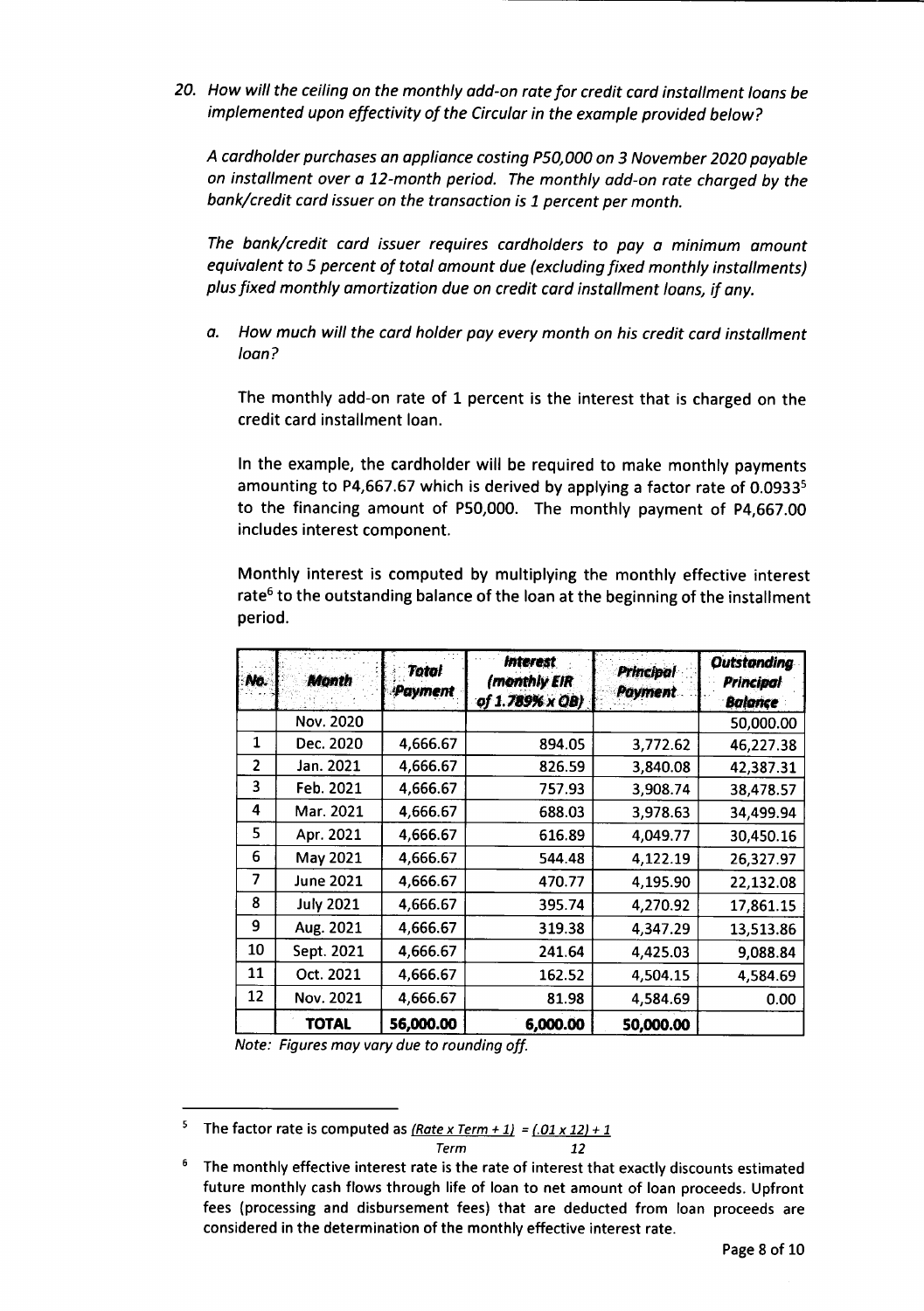Assuming the cardholder has no other credit card transaction apart from the installment purchase, whot would happen if he/she fails to poy his monthly installment of P4,666.67 in December 2020?

Failure by the cardholder to pay the monthly installment of p4,666.67 in December 2020 would subject the unpaid installment amount to interest or finance charges which should not exceed the monthly interest rate or finance charge of 2 percent per month.

The credit card account may also be considered as delinquent and subject to additional late payment charges, and other charges, as specified in the Terms and Conditions on the use of the credit card.

- 21. A cardholder has an outstanding credit card installment loan as of 3 November 2020 which was availed on 3 September 2020 with remaining installment term of 4 months and fixed monthly amortization of P5,000. The said outstanding credit card installment loan was charged a monthly add-on rate of 1.5 percent at the time of availment. The bank/credit card issuer requires cardholders to pay a minimum omount equivalent to 5 percent of total amount due (excluding fixed monthly installments) plus fixed monthly amortization due on credit card installment loans, if ony.
	- o. Should the monthly add-on rote of such outstanding credit card installment loan be adjusted to comply with the 1 percent ceiling which will take effect on 3 November 2020?

No. The bank/credit card issuer is not obliged to adjust the monthly add-on rate as well as the monthly installment payments on a credit card installment loan which was availed prior to 3 November 2020 in order to comply with the interest rate ceiling prescribed by the BSP.

Assuming the credit cord borrower hos no other credit card transaction apart b. from the credit card instollment loan, what would happen if the credit cord borrower fails to pay the fixed monthly amortization of P5,000 in December 2020?

Failure by the cardholder to pay the monthly installment of P5,000 in December 2020 would subject the unpaid monthly installment amount to interest or finance charges which should not exceed the monthly interest rate of 2 percent per month.

The credit card account may also be considered as delinquent and subject to additional late payment charges, and other charges, as specified in the Terms and Conditions on the use of the credit card.

Would the credit cordholder still be able to request for repricing or restructuring c. of his credit card installment loan?

Yes. The credit cardholder may coordinate with his/her bank/credit card issuer and request for the adoption of a modified payment plan on his outstanding credit card installment loan that would match his/her payment capacity, if necessary.